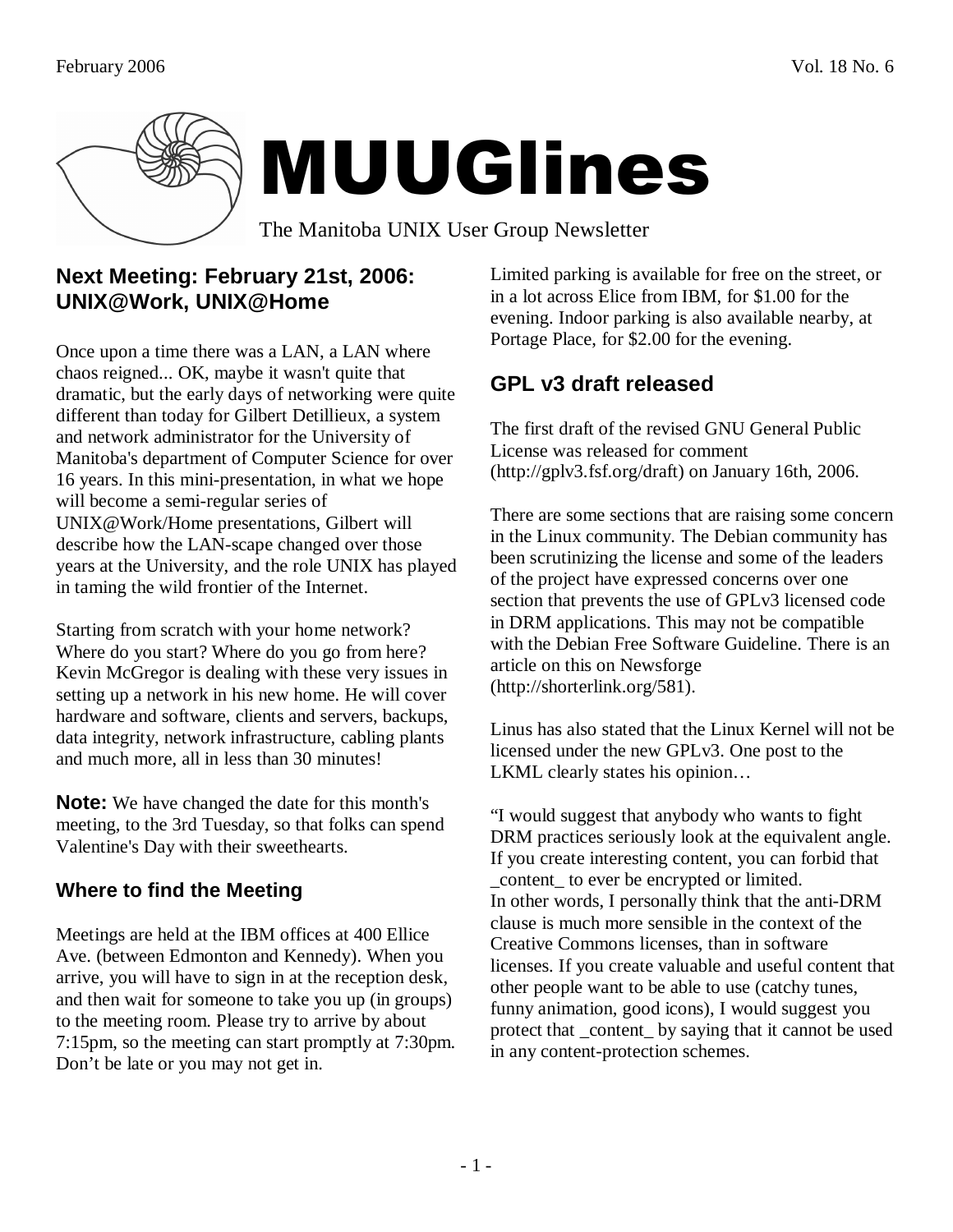Afaik, all the Creative Commons licenses already require that you can't use technological measures to restrict the rights you give with the CC licenses. The "Share Alike" license in particular requires all work based on it to also be shared alike, ie it has the "GPL feel" to it.

If enough interesting content is licensed that way, DRM eventually becomes marginalized. Yes, it takes decades, but that's really no different at all from how the GPL works. The GPL has taken decades, and it hasn't "marginalized" commercial proprietary software yet, but it's gotten to the point where fewer people at least \_worry\_ about it.

As long as you expect Disney to feed your brain and just sit there on your couch, Disney  $\&$  co will always be able to control the content you see. DRM is the smallest part of it - the crap we see and hear every day (regardless of any protection) is a much bigger issue.

The GPL already requires source code (ie nonprotected content). So the GPL already \_does\_ have an anti-DRM clause as far as the software is concerned. If you want to fight DRM on non-software fronts, you need to create non-software content, and fight it there.

I realize that programmers are bad at content creation. So many programmers feel that they can't fight DRM that way. Tough. Spread the word instead. Don't try to fight DRM the wrong way."

There is further discussion in this Newsforge article (http://shorterlink.org/582).

# **SeaMonkey 1.0 Released**

The SeaMonkey Council is proud to announce SeaMonkey 1.0, the first end-user release of their internet suite. This open source application, available as a free download

(http://www.mozilla.org/projects/seamonkey/releases/ ) from its mozilla.org-hosted website, features a stateof-the-art web browser and powerful email client, as

well as a WYSIWYG web page composer and a feature-rich IRC chat client. For web developers, mozilla.org's DOM inspector and JavaScript debugger tools are included as well. SeaMonkey 1.0 is one of the most complete, powerful, and secure internet software packages available today.

SeaMonkey comes with the the look and feel familiar to users of its predecessors, the Mozilla Application Suite and Netscape Communicator packages, but adds many new features as well as back-end changes that improve security, stability and performance. Some highlights are: drag&drop reordering of tabs, phishing e-mail detection, support for a single shared inbox when using multiple accounts, and support for Scalable Vector Graphics (SVG).

The SeaMonkey project is a community-based project hosted at mozilla.org that emerged around Mozilla's suite codebase when the Mozilla Foundation announced it would discontinue further development of its suite product. The new project is dedicated to keeping this suite alive and developing it into an even more modern and complete internet software package.

#### **VMware Introduces Free VMware Server**

PALO ALTO, Calif., February 6, 2006 VMware, Inc., the global leader in virtual infrastructure software for industry-standard systems, today introduced VMware Server, a free new entry-level hosted virtualization product for Linux and Windows servers. The product is available as a beta download at www.vmware.com/products/server/.

"Virtualization and VMware have become mainstream in the past year, and many customers have deployed thousands of VMware server environments across their enterprises. With VMware Server, we are ensuring that every company interested in, considering or evaluating server virtualization for the first time has access to the industry-leading virtualization technology," said Diane Greene, VMware President. "VMware Server makes it easy and compelling for companies new to virtualization to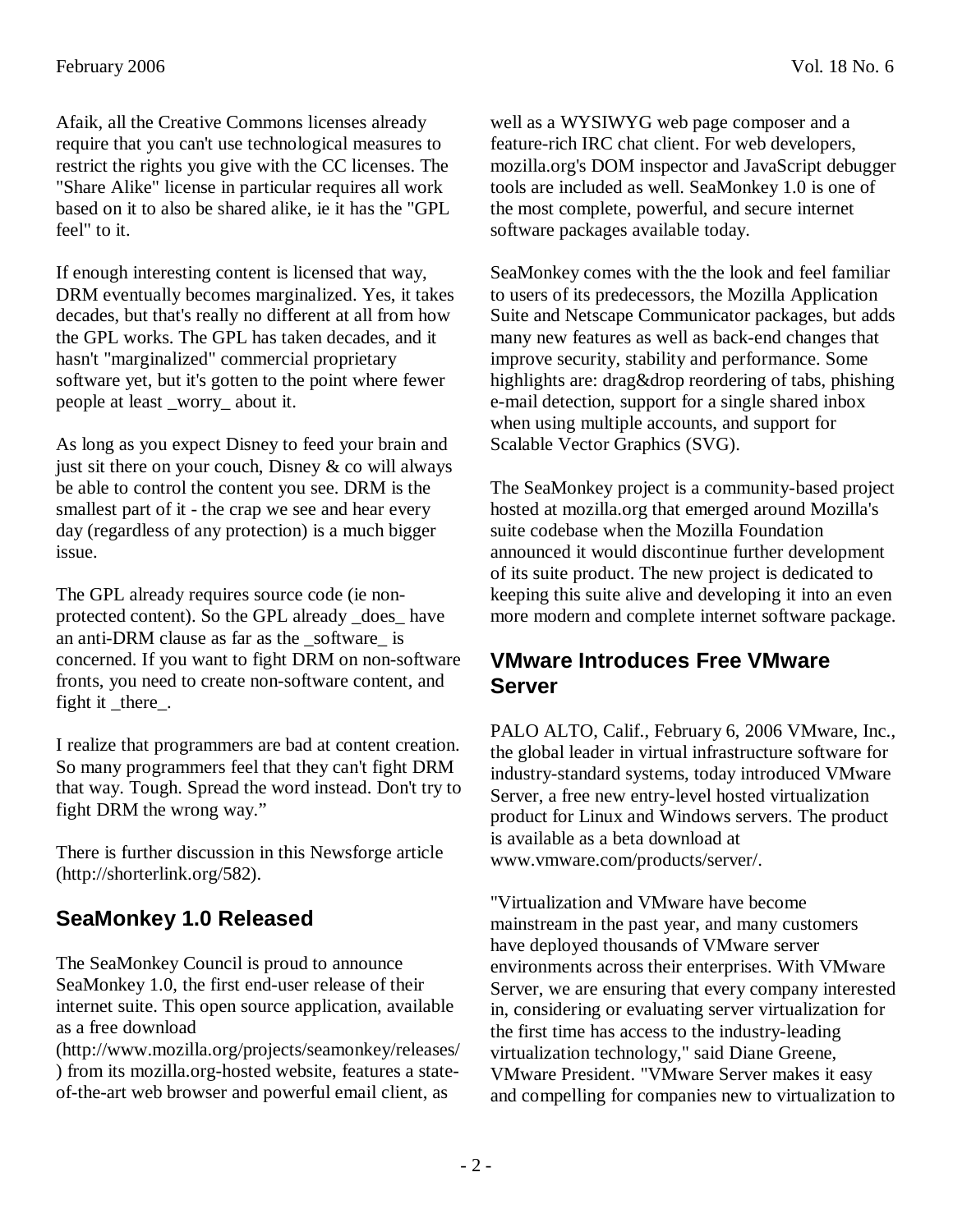take the first step toward enterprise-wide virtual infrastructure."

VMware Server, the successor to VMware GSX Server, enables users to quickly provision new server capacity by partitioning a physical server into multiple virtual machines, bringing the powerful benefits of virtualization to every server.

VMware Server is feature-packed with the following market-leading capabilities:

- Support for any standard x86 hardware
- Support for a wide variety of Linux and Windows host operating systems, including 64-bit operating systems
- Support for a wide variety of Linux, NetWare, Solaris x86 and Windows guest operating systems, including 64-bit operating systems
- Support for Virtual SMP, enabling a single virtual machine to span multiple physical processors
- Quick and easy, wizard-driven installation similar to any desktop software
- Quick and easy virtual machine creation with a virtual machine wizard
- Virtual machine monitoring and management with an intuitive, user friendly remote console

VMware Server is the first commercially available server virtualization product with support for 64-bit virtual machines and Intel Virtualization Technology, a set of Intel hardware platform enhancements specifically designed to enhance virtualization solutions.

### **IBM Introduces DB2 Express-C Data Server**

ARMONK, NY - 30 Jan 2006: IBM today announced the availability of DB2 Universal Database Express-C (DB2 Express-C), a versatile and easy to deploy data server openly available for download, at no cost, to customers, developers and partners.

With DB2 Express-C, IBM is increasing its commitment to enabling and supporting the growing community of DB2 developers and customers by offering a no-cost version of the product, making it easier for them to create and deploy applications and solutions that meet their changing information management requirements.

DB2 Express-C offers the same core DB2 data server in a smaller package specifically designed for use in software development, deployment, redistribution and embedding within applications. No charge community support for DB2 Express-C is available via a new public forum on developerWorks, IBM's resource for developers, with optional for-fee support offered by IBM.

DB2 Express-C supports the Windows and Linux operating systems on various 32-bit and 64-bit processor architectures.[1] Several of these Linux distributors have also announced that they will include DB2 Express-C in their Linux distributions.

"The partnership between IBM and Novell is focused on delivering Linux solutions to the market that enable customers to meet their requirements for IT and network infrastructure workloads, said David Patrick, Vice President & General Manager - Linux, Open Source Platforms and Services Group for Novell. "We support IBM's initiatives to enable more IT professionals to evaluate and deploy DB2 Express and look forward to working together to bring to market compelling solutions based on DB2 Express-C and Linux."

DB2 Express-C may be deployed on all systems up to 2 processor cores, and on AMD or Intel x86 with up to 2 dual core chips. With this offering there is no limit to database size. The maximum amount of memory supported is 4GB.

### **Linux powers autonomous military ground vehicle**

iRobot used embedded Linux to build an autonomous unmanned ground vehicle (UGV) aimed at military